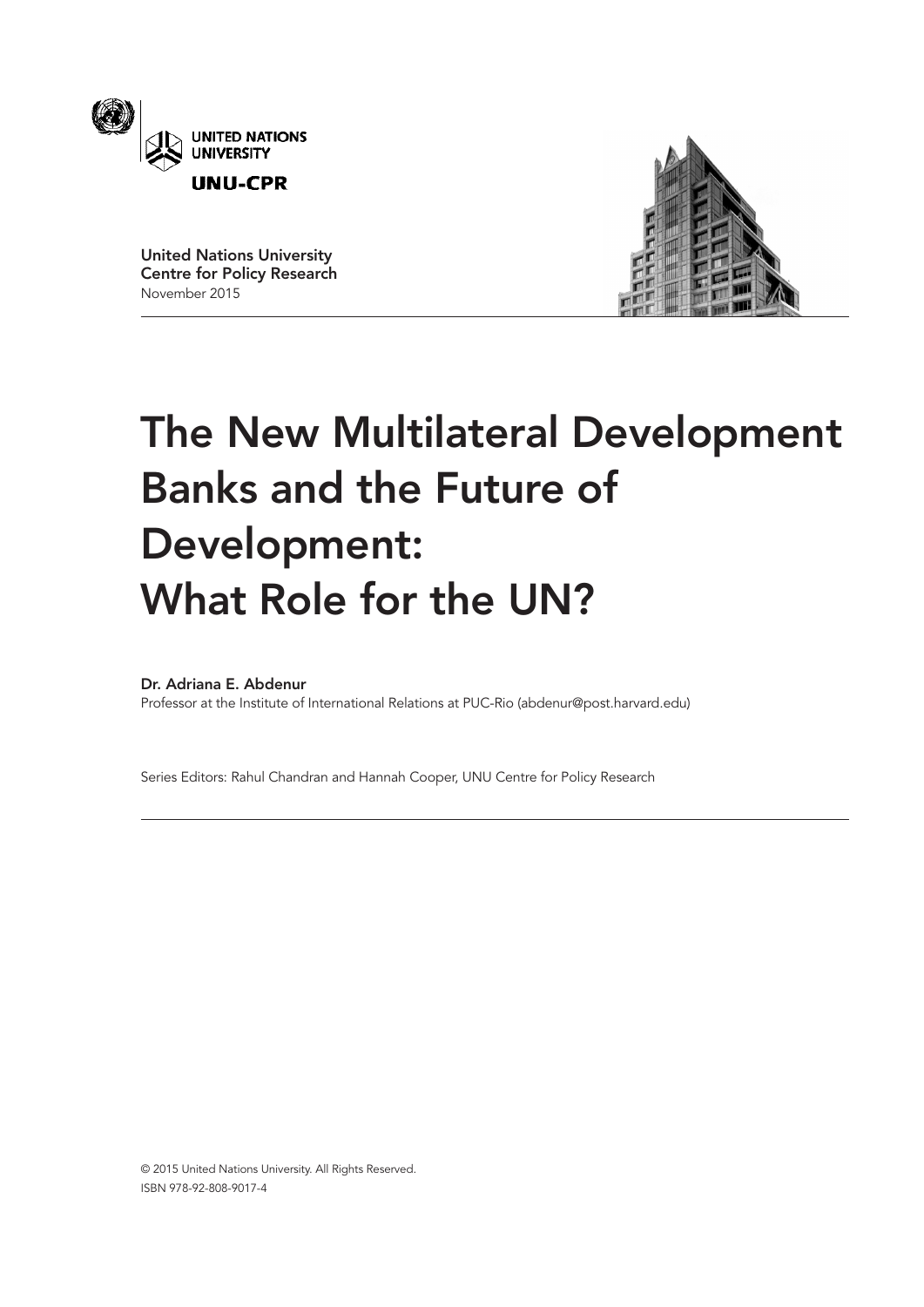#### Introduction

The field of international development cooperation is undergoing tectonic shifts, with new nodes of decision-making and resources emerging alongside existing institutions. From the 1970s to the turn of the millennium, the Bretton Woods Institutions, alongside the United Nations Development System (UNDS) – the fifty-plus programs and agencies within the organization that are primarily dedicated to international development – constituted the field's loose center of gravity. Since the turn of the millennium, however, the gamut of actors involved in international development has diversified significantly, with private foundations, South-South cooperation providers, and other stakeholders becoming more influential – both quantitatively and qualitatively. This broadening assortment of actors (and the development norms they espouse) creates new dilemmas for the UNDS.1 Broadly put, what should be the UN's role within the shifting panorama of international development?

This paper focuses on one piece of this changing puzzle: the emergence of new multilateral development banks and their role within the field of international development, including the implications for the United Nations. More specifically, the paper concentrates on two recently established institutions, one primarily regional and the other essentially transregional: the Asian Infrastructure Investment Bank (AIIB) and the BRICS' New Development Bank (NDB). Examining these two nascent organizations against the backdrop of some of the field's key debates, including the changing role that geopolitics plays in international development politics, I argue that the UN must be proactive in redefining its role vis-à-vis the dynamic network of institutions being created by so-called rising powers. The key point is this: in order to maintain its relevance in the field, the United Nations must harness its convening power and boost its legitimacy as agenda-setter, so as to foster a clearer division of labor with development financing institutions, particularly in light of the 2030 Agenda for Sustainable Development.

The paper is structured in the following manner: The first section provides a brief overview of the AIIB and the NDB, focusing on their decision-making structures and stated goals. The following section considers their potential impact on the field of international development. Finally, the conclusion looks at the broader implications of these changes for the UN itself, proposing a reframing of its role in light of the diversifying gamut of actors involved in development financing and norms-setting.

## The Multipolarity Debates and the New Development Banks

Debates about the changing configuration of the international system have become pervasive in the field of international relations. Some observers argue that the system is undergoing a transition towards multipolarity, $^2$  with new engines of economic growth and influence arising alongside the more traditional global powers. There is sharp disagreement over whether the so-called "moment of unipolarity" – the post-Cold War period during which the United States has enjoyed unprecedented influence over international relations – existed in the first place, and if so whether it has come to an end.3 However, in the developing world and especially among a number of large developing countries that have been classified as rising powers, the perception of an ongoing structural change in the international order is widespread among political elites. In 2009, for instance, Brazilian President Luiz Inácio Lula da Silva titled his opening speech at the UN General Assembly "The Multipolar World and the Revitalization of the United Nations."4 In 2013, his Russian counterpart, President Vladimir Putin, openly stated that "BRICS is a key element of the emerging multipolar world."5 These rising powers – broadly put, countries that exert a considerable degree of influence within their respective regions, and whose leaderships nurture broader ambitions at a global level – perceive new windows of opportunity appearing for expanded influence in world affairs. As a result, they increasingly pool their voices and resources in pressing for a more representative global governance system – one that would not only better reflect the current distribution of power, but that would also expand those states' own influence on the international stage.

Perhaps in no sphere of international relations is the shift towards multipolarity more evident than in international development.<sup>6</sup> Not only have the traditional actors and sources of development funding diversified, discussions about the norms of development are also taking place in a variety of settings, from the highly formalized and northern-led Organization for Economic Cooperation and Development (OECD) to the looser and more recently formed BRICS (Brazil, Russia, India, China, and South Africa) coalition. Some of these debates have generated widespread attention, as well as a certain level of alarm among Northern institutions, because some of the norms promoted by organizations like the OECD Development Assistance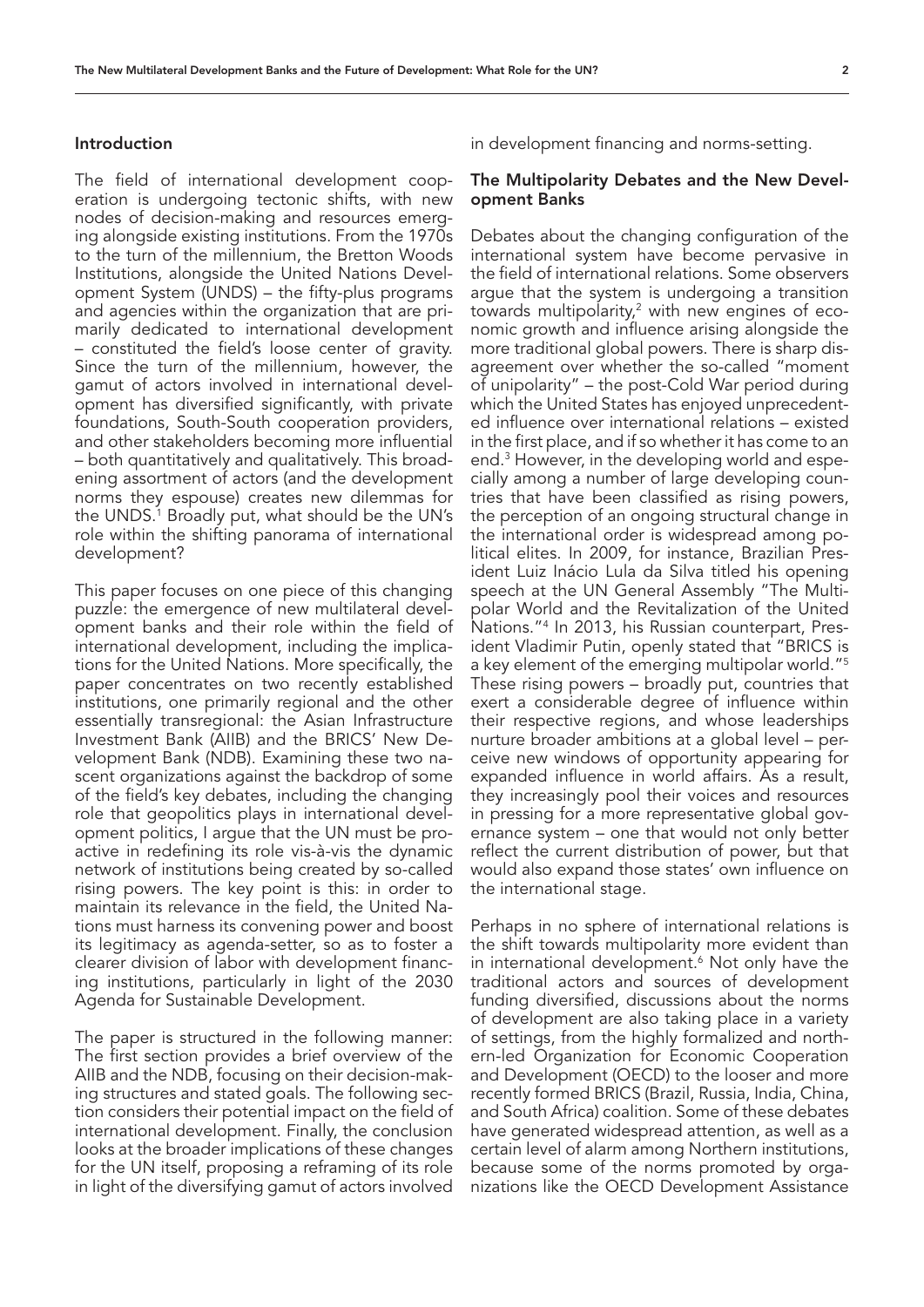Committee (DAC) are being openly contested by the providers of South-South cooperation, as well as non-state actors (both within the Global South and within DAC countries).

These providers tend to stress principles such as horizontality (part of a claim that South-South cooperation is unburdened by the legacy of colonialism), mutual benefit, and – perhaps most controversially – the non-imposition of political conditionalities on development projects. This stance reflects a deep skepticism on the part of South-South cooperation providers of the good governance paradigm in which improvements to social policy, in particular, are offered in exchange for reforms in the political and economic spheres. Instead of demanding cross-sectoral reforms, Southern partners tend to stress the importance of national sovereignty, claiming that their development cooperation programs are undertaken with no strings attached except for, in most cases, economic guarantees (e.g. collateral or other protection against borrower default) that are project-specific. As a result of their refusal to impose governance requirements or other political or cross-sector conditionality, South-South cooperation providers claim that their initiatives are more respectful of the sovereignty of partner states.

Until recently, the emboldened role of South-South cooperation providers appeared predominantly through bilateral channels. China, for instance, vastly increased its cooperation with individual African states; even though it established the Forum on China-Africa Cooperation (FOCAC), this platform has functioned more as an umbrella mechanism for coordinating its bilateral ties in Africa than a truly multilateral initiative. And, although China has been by far the most visible player among self-designated South-South cooperation providers, other rising powers – including not only the BRICS, but other regionally important countries like Turkey and Indonesia – have also expanded their roles in international development, even beyond their immediate vicinities.

Over the past two years, however, the salience of South-South cooperation has grown not only due to these individual actors, but also because of new multilateral initiatives. Aside from launching loose groupings such as the BRICS, the India-Brazil-South Africa (IBSA) Dialogue Forum, and the Shanghai Cooperation Organisation (SCO), rising powers have increasingly moved towards the establishment of new institutions. In 2015, two of these emergent organizations – both geared towards helping to reduce the enormous deficit of

infrastructure financing in the developing world – gained momentum: the AIIB and the NDB.

These innovations offer new opportunities, for instance by contributing towards the diversification of funding sources for large-scale projects. At the same time, they create new challenges for established institutions, including regional banks and global organizations. Even as these institutions engage in "business as usual," focusing on market rates, they exist within political arrangements (such as the wider BRICS grouping) that promote openly contestatory discourses, which suggests that at least part of their initiatives will be motivated by politics – including geopolitics. In addition, the individual members have adopted definitions of development cooperation that sometimes contradict those promoted by the OECD-DAC, for instance through the endorsement (especially but not exclusively by China) of trade and investment as key components of development cooperation.

These new actors, and the norms they may promote, are provoking new existential questions on the part of their more established counterparts. In the case of the United Nations, which contains a vast gamut of agencies dedicated to development, the creation of these banks poses the question of what, if any, role the UN should play with respect to these new institutions.

#### *The Asian Infrastructure Investment Bank*

The Chinese government proposed the creation of the AIIB in October 2014. The initiative initially attracted widespread attention largely due to the political wrangling over its founding; the United States government reportedly pressured key allies not to join the China-led institution, while the Chinese media called the final count of founding members – 57, including non-Asian states like the United Kingdom – nothing short of a "diplomatic triumph."7 The bank's Articles of Agreement were signed in June  $2015$ ,<sup>8</sup> with the stated mission of helping to close the finance gap for infrastructure in Asia and to enhance cooperation among member states. Critics, however, have interpreted the creation of the bank as a move by Beijing to expand its own influence in international development and geopolitics underneath a thin veneer of multilateralism.<sup>9</sup>

Reactions to the initiative have varied widely, both within Asia and outside of it. The UN's official response has been that the AIIB, along with the NDB, present potential for scaling up financing for sustainable development," but it also notes that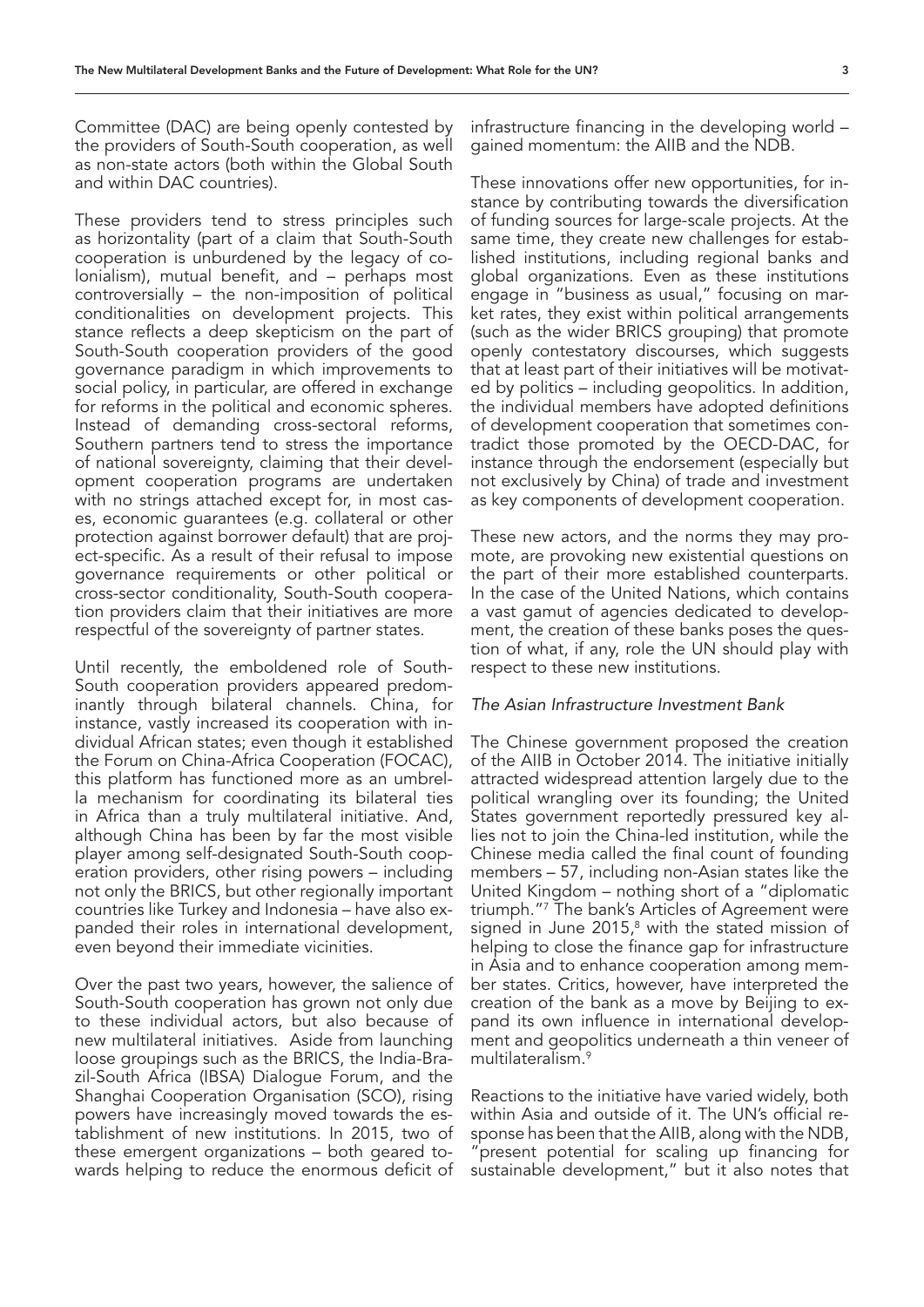these institutions "will take time to develop their institutional framework and operational modalities."10 The leaders of established development banks – including Christine Lagarde of the International Monetary Fund (IMF) and Jim Yong Kim of the World Bank – have stated that they are eager to cooperate with the new institution. Nonetheless, the AIIB has clearly created ripples within a pond long dominated by the Bretton Woods Institutions. In March 2015, for instance, Foreign Policy ran an opinion piece titled "The AIIB is a Threat to Global Economic Governance."11 In contrast, many stakeholders in the developing world have welcomed the initiative, noting that the infrastructure finance gap has only widened with time.12

On the whole, the bank's emerging architecture seems conservative, in that it largely replicates governance mechanisms tested elsewhere (including at the World Bank itself). Yet there are also important divergences from established development finance institutions. With respect to governance, the issue of Chinese hegemony is not as clear-cut as some critics have suggested; rather than securing veto power (something the United States effectively holds in both the IMF and the World Bank, with voting shares of 17.69% and 15.85%, respectively), China's shares in the AIIB will be diluted as the membership expands. On the other hand, the location of the bank's headquarters in Beijing, as well as reports that Beijing will promote the use of the yuan as a key currency, suggest that Chinese influence over the institution may take shape through other channels. Regardless of whether this drive is aimed at making the Chinese currency into an alternative to the US dollar as the anchor of the global economy, as some observers have argued,<sup>13</sup> the AIIB's greater willingness to carry out transactions in currencies other than the dollar should make it attractive to a wide variety of borrowers, especially low-income countries in need of an infrastructure boost, or medium-sized economies struggling with currency conversion problems. At the same time, the US response to UK membership seems to have been overblown; if anything, the inclusion of advanced economies, particularly the donors of the OECD-DAC, among AIIB founding members should help alleviate US concerns, as they may be more vocal about environmental impacts, labor conditions, and other principles and norms enshrined in OECD-dominated multilateral processes.

As for operations, the bank's initial provisions include an open procurement policy, according to which goods and services used in AIIB projects will not be limited to companies of member states. In addition to undermining the argument that the AIIB is a narrowly self-servicing initiative by China under the guise of good-natured multilateralism, this setup may be geared at improving the institution's efficiency and speeding up its implementation.

While AIIB membership is widely dispersed, the core of the group is a handful of Asian countries. Moreover, around three quarters of the bank's initial capital is being provided by regional members. Although the Articles of Agreement specify that the bank will rely strictly on economic criteria in granting loans and other forms of assistance, it is possible that geopolitical interests may influence the institution's willingness and/or ability to provide loans to countries whose relations with Beijing become tense.14 For instance, in order for the Articles to enter into force and the AIIB to become operational, at least 10 signatories, with capital subscription of at least 50% of the total authorized, must have ratified or formally approved the agreement. In addition to China, these initial signatories are likely to include two other countries that also belong to the BRICS grouping: India and Russia. These latter stand to become the AIIB's second and third largest shareholders, respectively. This composition creates considerable overlap with yet another institution currently awaiting implementation, and also heavily backed by China: the NDB.

## *The BRICS' New Development Bank*

Much like the AIIB, the NDB – formed in July 2015 – was designed with the intent to inject much-needed capital into infrastructure projects in the developing world. However, the NDB lacks a regional focus and has been a transregional initiative since its inception, with five founding members from four different continents. This is not to say that the bank will lack certain regional priorities; starting with the Fifth BRICS Summit in Durban, each meeting has been accompanied by parallel or intersecting get-togethers at the regional level (in South Africa in 2014, President Jacob Zuma invited leaders from the African Union states; in Brazil in 2014, President Dilma Rousseff convened those of the Union of South American Nations (UNA-SUR); and in Russia in 2015, President Vladimir Putin brought together leaderships from the SCO). These efforts to create intersections between the BRICS coalition and key regional organizations may be formally or informally reflected in the NDB agenda, for instance through the inclusion of African development among the institution's top pri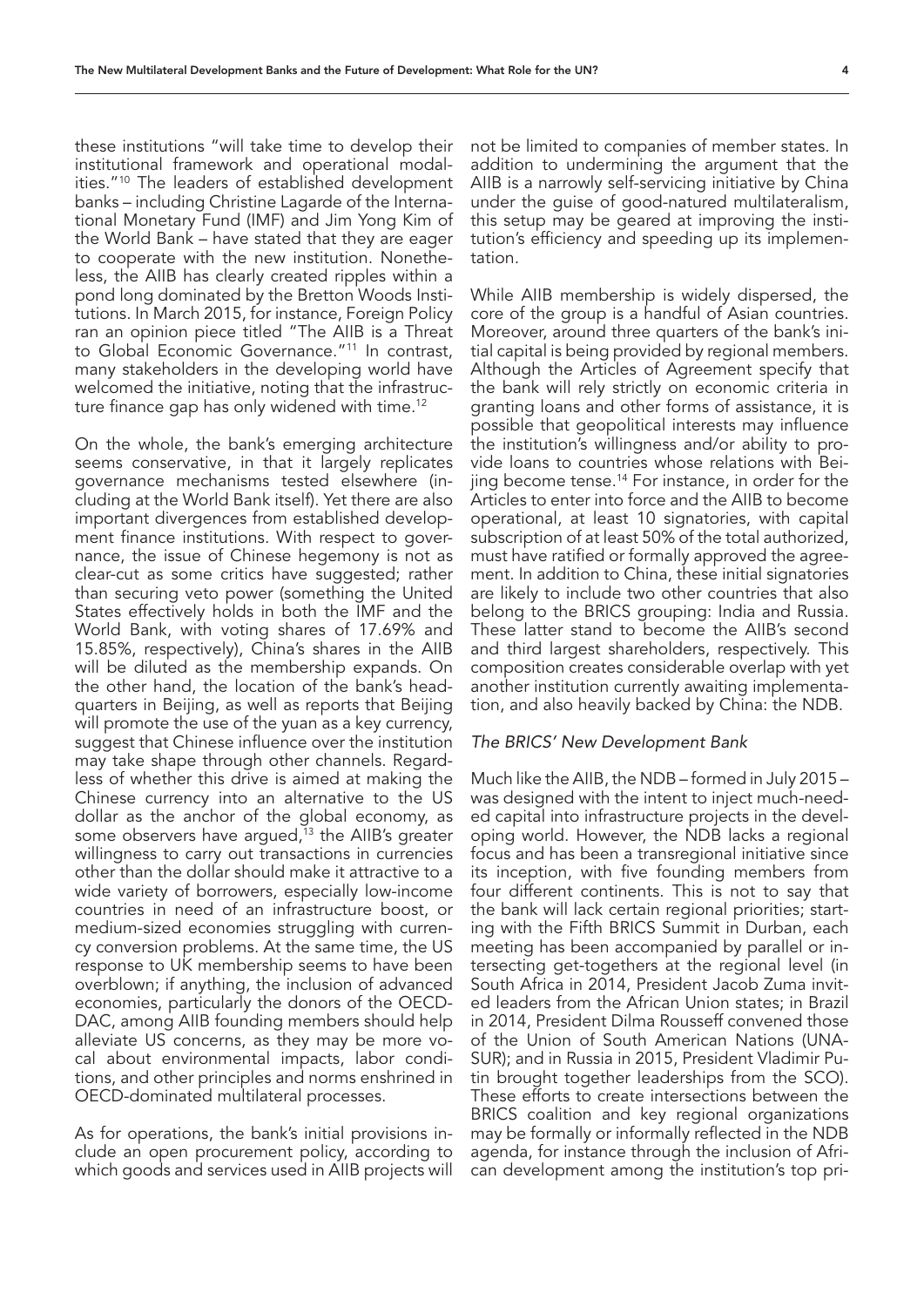orities as a result of Zuma's initiative.

The five founding states have accumulated, to different degrees, considerable portfolios of South-South development cooperation through bilateral channels, and all of them nurture regional as well as global ambitions. None of these states are members of the OECD DAC, although some – especially China and Brazil – interact with different divisions of the OECD on an informal basis. On development norms, the BRICS states have maintained their distance from DAC-led efforts to launch a Global Partnership for Development, arguing that the organization lacks the legitimacy necessary to launch a truly global effort that, among other things, takes seriously the preferences of South-South cooperation providers.<sup>15</sup>

Working through the loose BRICS coalition, since the mid-2000s these five states have amplified their calls for a more representative global governance architecture, especially within the field of international development. The declarations and plans of action issued at the conclusion of the annual BRICS summits have often incorporated openly contestatory language, for instance questioning the legitimacy of institutions – such as the IMF and the World Bank – whose decision-making processes date back to the immediate post-World War II period.<sup>16</sup> Thus, through the creation of the NDB, the BRICS are intensifying their pressure for reform of the Bretton Woods Institutions even as they launch new mechanisms that, for all intents and purposes, will compete with those institutions in at least some instances. While the AIIB and NDB do not represent revolutions within the field of development banks, in that they replicate many of the structures, decision-making process, and even personnel of pre-existing institutions such as the World Bank and the IMF, they appear within a geopolitical context that is radically different from that of the post-World War II period, and one in which rising powers find greater leeway for promoting their particular views of development. Ideas about the role of the state as a catalyst and orchestrator of development, and about the links between trade and technical cooperation, are unlikely to replicate the predominant worldviews of the Bretton Woods Institutions, or even of the UN itself.

Although the NDB's foundational documents indicate that the bank will be open to broader membership by states and other multilateral organizations, the BRICS states have in effect locked in an amount of power over the institution that will help

ensure that they remain the primary decision-makers (as BRICS capital share cannot fall under 55% of the total). As with the AIIB, the issue of potential Chinese dominance has been debated with respect to the NDB's design, especially given the relative size of China's financial power, the growing relevance of the yuan, and the successful negotiations by Chinese diplomats to establish the bank's headquarters in Shanghai.<sup>17</sup> Within the new institution, however, China's influence is diluted through a decision-making structure that is relatively horizontal, with the five founding states holding an equal number of shares and equal voting rights, and none holding veto power. Over time, the provision that each member can only increase its share of capital with the approval of the other five founding members should also serve to curb Chinese dominance.

The bank's clientele is still being decided upon, but the establishment of the African headquarters in South Africa as part of the initial negotiations signals a strong commitment among the five founding states to maintain African development among the institution's top priorities. It is clear, however, that one of the primary purposes of the NDB – aside from providing financing for infrastructure projects to other developing countries – is to boost development cooperation among the BRICS themselves.

## The Role of the UN

Far from emerging within a vacuum, these multilateral banks are part of a broader trend toward the decentralization of financing and other aspects of development cooperation. They seem to be long-term projects rather than short-term stopgap measures, and the United Nations must adapt accordingly if it is to maintain or expand its own relevance as a coordinating mechanism as well as a resource in development. To do so, a clearer division of labor must be achieved, much in the mold of what is happening in the field of international security, in which regional organizations like the African Union (AU) have emerged that act under the tacit umbrella of the United Nations, both operatively and normatively. While this relationship is not devoid of contradictions, it can be used as inspiration for an analogous arrangement in international development: one in which regional and transregional organizations develop geographic as well as sectoral niches for which the United Nations provides effective coordination mechanisms. Such an arrangement, however, will not emerge spontaneously; rather, it depends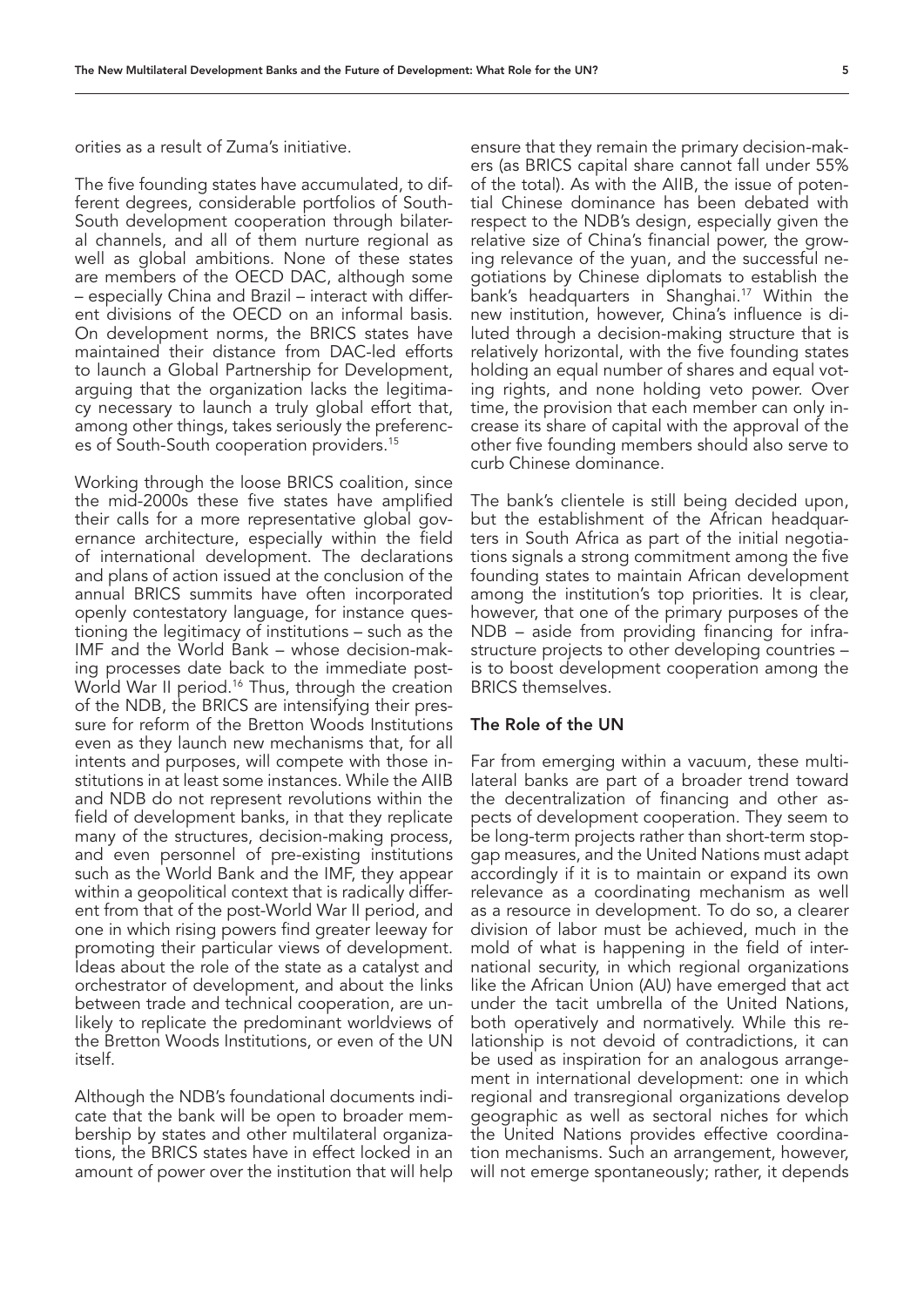on the linkage of these new organizations to the UN Development System, preferably one in which existing arrangements within the Economic and Social Council (ECOSOC) are strengthened and rendered effective conveners of a wider variety of development actors.

Should the UN be maintaining or trying to expand its relevance as a coordinating mechanism? The answer arises out of functional necessity: however flawed the UN may be, including in international development, it is the only body that is capable of taking on such a role. With discussions of how to finance and implement the 2030 Agenda well underway, it is clear that member states, as well as the organization in its own right, have not abandoned aspirations of a more effective coordination role. The reconfiguration of the field calls for such a coordinating platform – but not for the reasons usually cited (namely, the rise of a menacing China and the decline of a supposedly well-ordered field into a dangerously unstructured hodgepodge of donor agencies and multilateral initiatives).

The field of international development is neither anarchic nor imperiled by a hostile rising superpower. Those concerned with the creation of institutions like the AIIB and the NDB have often pointed to a "fragmented governance system."18 However, fragmentation is not the most accurate way to portray the emergence of these institutions. In addition to connoting the lack of an organizational principle, the notion of a fragmented system presumes that key actors involved in the creation of these new banks stand diametrically opposed to established norms of international development. While leading players, including China, have often opposed attempts by the OECD-DAC to establish the norms of the field, this assumption in fact exaggerates the contestatory nature of the new development banks. That their founding documents make provisions for cooperation with the Bretton Woods Institutions attests to the willingness to work within the existing system (even as those states work to change it) rather than a desire to upend it entirely.

In addition, this view tends to minimize (if not ignore altogether) the current and potential role of the United Nations, not only as a mechanism for the provision of development assistance, but also in coordinating the broadening gamut of actors involved.

Moreover, while the surge in South-South development cooperation has been considerable, it exists alongside North-South aid, rather than replacing it altogether. The persistence of the traditional multilateral finance organizations, both regional and global, attests to the layering of new institutions onto older arrangements rather than the outright replacement of defunct initiatives by novel ones. The same can be said of bilateral aid and cooperation. While, over the past decade, many donors have either reduced or restructured their provision of development assistance (for instance, so as to better align their aid programs with their economic cooperation objectives), others have in fact expanded their assistance.<sup>19</sup> The continued importance of aid is also reflected in OECD aggregate statistics. The dip in DAC aid following the 2008 onset of the global financial crisis was noteworthy, but since then, flows from donor states have recovered; in 2013, although assistance to the poorest countries continued to fall, overall aid to developing countries rebounded to reach an all-time high. $^{20}$  Predictions and announcements of the "end of aid" have thus proven premature. The field of international development must adapt to the expansion of South-South cooperation, but it has not been overtaken by it.

Given this scenario, in which South-South cooperation providers and new institutions are layered onto (and intertwined with) traditional donors and institutions, the United Nations remains the only platform with the legitimacy to coordinate efforts towards global targets and goals. The inclusiveness of its membership makes it a more appropriate arena than organizations like the OECD, which is often viewed as a "rich countries' club." Although the United States and its Western allies are powerful players within the UN Development System, the lack of a central mechanism that locks in their power, as in the case of the UN Security Council on matters of peace and security, means that developing countries may find greater room for maneuver. The UN, despite its flaws, is not a mechanism of cooption. One would be hard pressed to think of another space where South-South cooperation providers may be convinced, for instance, to invest in social infrastructure and other development sectors rather than on physical infrastructure alone – or, conversely, where donors could be persuaded to broaden the scope of their own definitions of aid so as to include, or at least rethink, the role of trade and investment. Hammering out thornier issues, such as the desirability and effectiveness of imposing political conditionalities on international development initiatives, would be no easy task regardless of platform, but at the moment there are no primary arenas other than the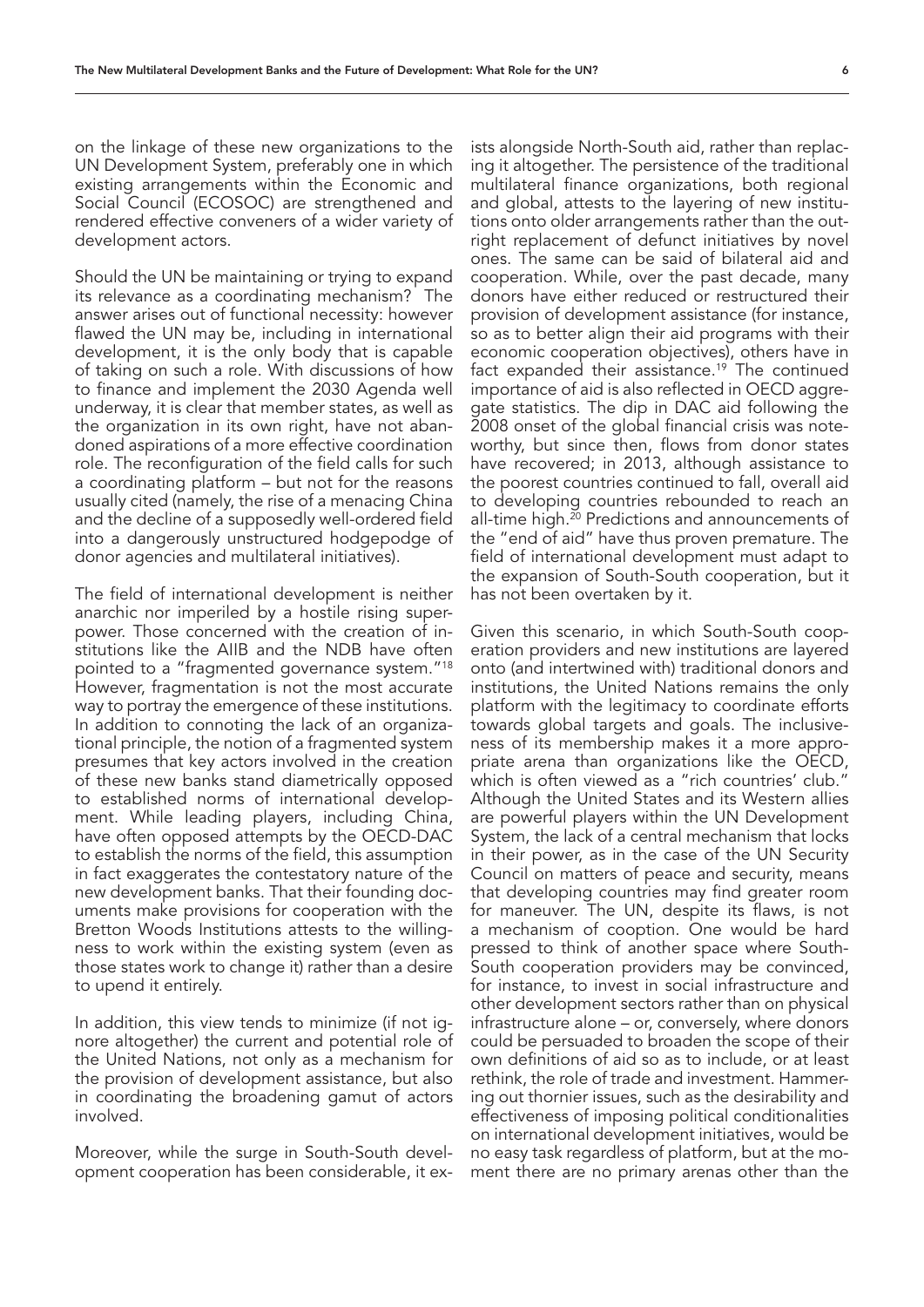United Nations in which these divergences could be plausibly discussed on equal footing. For this to happen, however, developing countries must be – from the start – a part of the process of framing and shaping of discussions, rather than be invited to debates whose basic terms have been pre-set by donor states under the guise of multilateralism.

Operationally, this requires another style of accommodation and responsiveness on the part of the United Nations. Rather than fragmentation, we may imagine the new regional and transregional banks as being nested – both operationally and normatively – within a broader framework under the loose aegis of the United Nations. Such an arrangement would resemble the emerging architecture in international security, where the rise of regional players more deeply engaged with their geopolitical environs has prompted a renegotiation of the global division of labor over security issues. UN peacekeeping, for instance, has been increasingly supplemented with regional efforts, such as those led by the African Union. While this arrangement is far from seamless $21 -$  sometimes regional organizations operate on norms other than those promoted by the UN, particularly when UN norms are excessively vague – it offers a template for rethinking about how the field of development may be reorganized. Instead of feeling threatened by the emergence of new hubs of capacity and of normative debates, the UN – like other established institutions in the field of development – must help to bring those discussions into the mainstream.

Part of the challenge is to boost the effectiveness of the UN as coordinating body. The task requires, first of all, that rising leaderships such as China invest in the political capacity of the organization's development system. This will require, among other things, working with states that have traditionally been highly resistant to certain deep reforms at the UN, including the United States and Russia. Despite its tensions with the US on security issues, on international development China – an increasingly important multilateral player – is well-poised to either offer or back up proposals for change. At the same time, the deepening ties between Beijing and Moscow may prove valuable in catalyzing change in the way that the UN participates in international development. The effort, however, does not depend only on China. A wide range of developing countries – from emerging powers like the IBSA states, Turkey, Indonesia, and Nigeria, to countries that have nurtured closer ties to the United States in recent years, like Colombia

and Mexico – must also work in the direction of making the UN into an agile body able to convene a wide variety of actors (state and non-state alike) into action.

In addition, improved coordination will depend on the ability of the UN itself, insofar as the organization is more than the sum of its parts, to proactively engage with the emerging organizations. Recent discussions of global development norms, such as those undertaken through the DAC-led Global Partnership, have essentially weakened the function of bodies like ECOSOC and the Development Cooperation Forum, which – by virtue of their broader memberships – are far more legitimate arenas for coordination in the eyes of non-OECD members, including the BRICS states. The ambitious framework of the SDGs requires, if not centralized decision-making, at least a more inclusive arena where priorities can be determined, modalities defined, and norms debated.